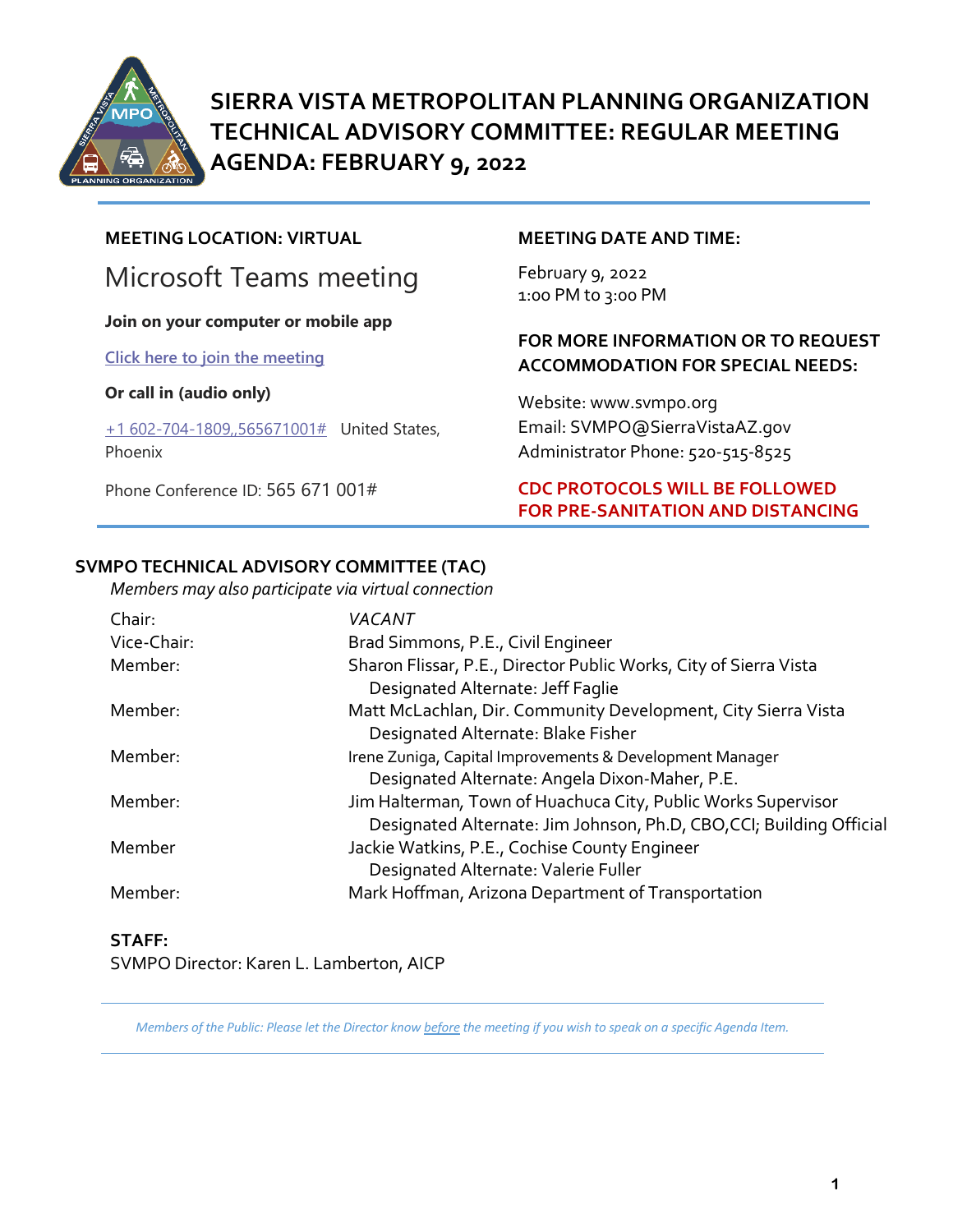# **1. CALL TO ORDER AND ROLL CALL**

# **2. ACCEPTANCE OF THE AGENDA**

# **3. CALL TO THE PUBLIC**

This is the time set aside for the public to speak to the TAC. Speakers are limited to a three-minute presentation and may also submit written comments for the Board files. The TAC may not discuss or take formal action on items that are not specifically identified on the agenda. Therefore, pursuant to A.R.S. § 38-431.01 (H) action taken as a result of public comment is limited to responding to any criticism, directing staff to review the matter, or scheduling the matter for discussion at a later date.

### **4. APPROVAL OF MEETING MINUTES**

**Action:** Approval of the TAC Regular Meeting Minutes of October 27,2021.

### **NEW BUSINESS: PRESENTATION/DISCUSSION**

### **5. SELECTION OF CHAIR/VICE-CHAIR**

**Action:** Per the SVMPO By-Laws, Section III B 2, elected officers will be selected at the first meeting of each calendar year. Nominations and election of both a Chair and a Vice-Chair of the TAC will be made.

This is an action item.

#### **6. STBG FY22 LEDGER BALANCES**

The SVMPO Director will brief the TAC on the current TIP ledger and potentially available funds for future projects.

# **7. TIP UPDATE AND CALL FOR PROJECTS**

**Action:** It is the goal of the MPO to fully program the SVMPO Transportation Improvement Program by the end of this fiscal year. A Call for Projects was issued, and two projects have been submitted by the SVMPO Board to the AZ State Legislator for potential earmarked funding.

TAC members will be asked to consider eligible projects to include in the TIP and in a "parking lot" of possible projects to bring up into the active TIP as additional funding is identified.

This is a potential action and discussion item.

# **CONTINUING BUSINESS: PRESENTATION/DISCUSSION**

#### **8. JURISDICTION TIP PROJECT UPDATES**

TAC Members will provide updates about their active regional and local agency projects. These include:

- ▶ Cochise County LIDAR flight data delivery status
- City of Sierra Vista West End HURF Exchange Project
- Huachuca City Utility mapping effort (final deliverable of HC Roadway Study Project)
- Vista Transit Plans and Projects

This is an information and possible discussion item.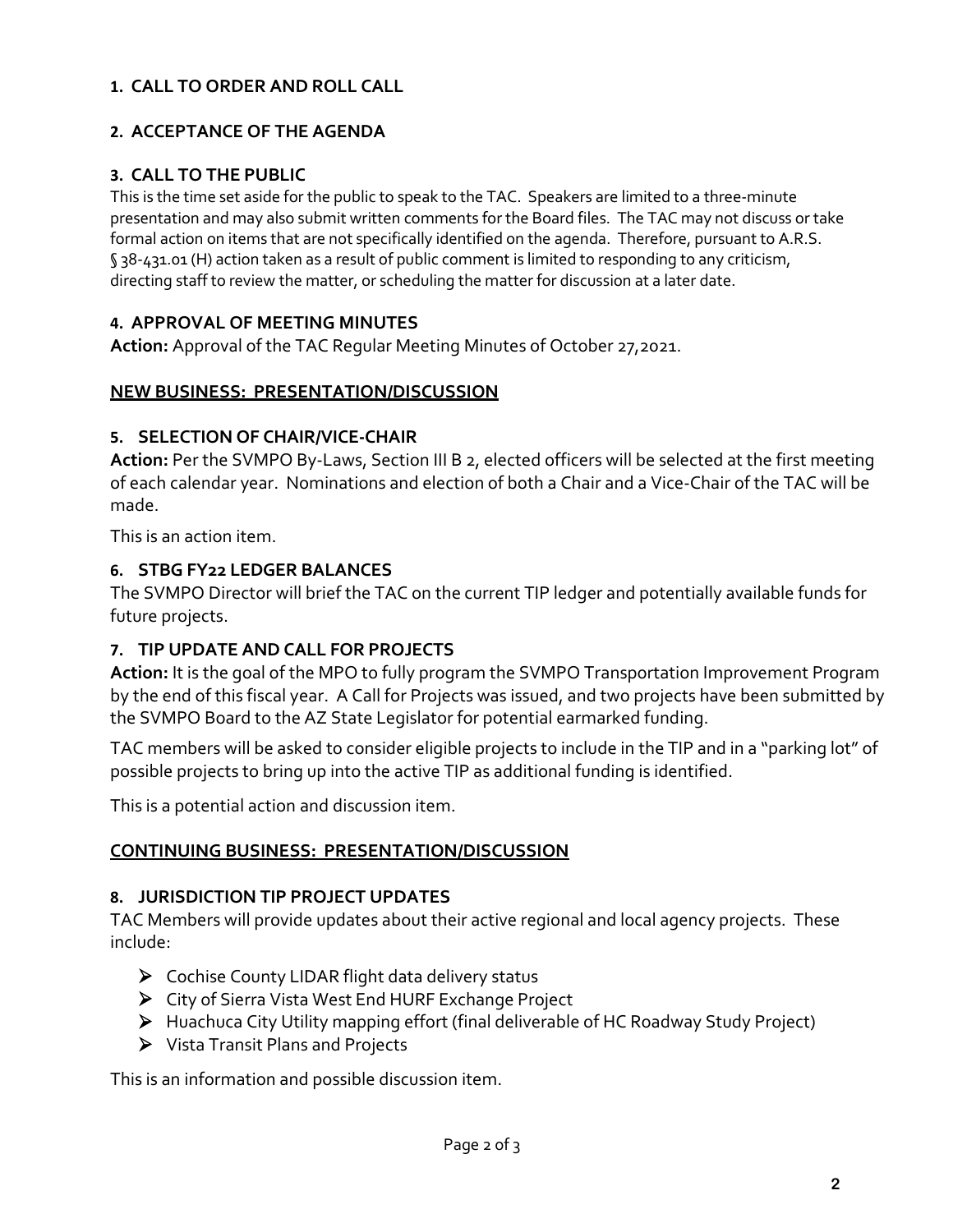# **INFORMATIONAL ITEMS/DIRECTION TO SVMPO ADMINISTRATOR MAY BE GIVEN**

# **9. SOUTHCENTRAL DISTRICT REPORT**

ADOT and/or the Administrator will report on the status of current and potential ADOT projects within the region. This item is the time for the TAC to discuss issues or raise questions related to projects under the jurisdiction of ADOT.

This is an information item.

### **10. UPCOMING SCHEDULED MEETINGS and DIRECTOR'S REPORT**

SVMPO Board Meeting: Feb 23 $rd$  at 2:30 to 4:30 p.m.

- ◆ The SVMPO is processing two hires: Cat Porter, is returning as an intern from BYU-I and will be working with us through mid-April, and Benny Young, P.E. will be coming on board to be the Project Manager for the Theater Drive Inventory and Assessment project through calendar year 2022.
- The Theater Drive Inventory and Assessment Project will be contracted and a Notice to Proceed issued by early March, 2022.

This is an information item.

### **11. FUTURE AGENDA ITEMS**

The next TAC meeting is scheduled for **April 13, 2022, at 1:00 p.m.** 

Items expected to be presented include the draft FY23 TIP; draft FY23 Title VI Plan, amended FY22/FY23 Work Program budget.

This is an informational item, with possible direction to SVMPO Director.

#### **12. ADJOURNMENT**

The meeting room is accessible to those individuals with mobility impairments. Individuals with disabilities who require special accommodations or have limited English proficiency and are in need of an interpreter may contact Karen Lamberton at 520.515.8525 at least 72 hours before the meeting time to request accommodations.

Si necesita acomodaciones especiales o un interprete para esta conferencia, debe pnerse en contacto con Karen Lamberton al numero 520.515.8525 por lo menos setenta y dos (72) hora antes de la conferencia.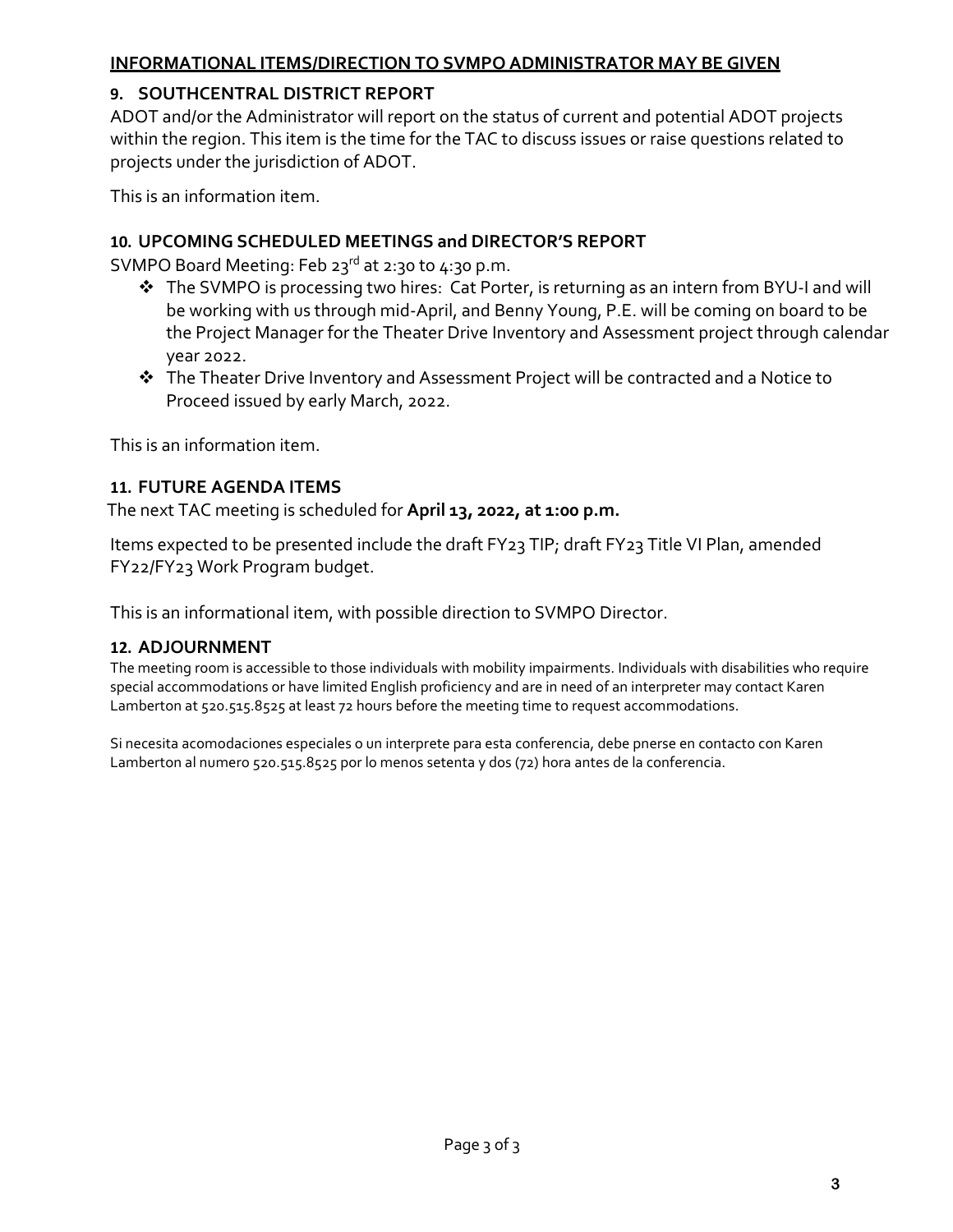

# **SIERRA VISTA METROPOLITAN PLANNING ORGANIZATION TECHNICAL ADVISORY COMMITTEE (TAC)** DRAF **MEETING MINUTES: OCTOBER 27, 2021**

#### **MEETING LOCATION:**

City of Sierra Vista: Public Works Bld. TRAINING CONFERENCE ROOM 401 Giulio Cesare Ave. Sierra Vista, AZ 85635

#### **CDC PROTOCOLS WILL BE FOLLOWED FOR PRE-SANITATION AND DISTANCING**

To attend the meeting Telephonically:

**Call-In # 1-415-655-0001**

**Meeting ID# 287 957 271#**

**Enter # for Attendee ID**

# **MEETING DATE AND TIME:**

October 27, 2021 10:00 AM

# **FOR MORE INFORMATION OR TO REQUEST ACCOMMODATION FOR SPECIAL NEEDS:**

Website: www.svmpo.org Email: SVMPO@SierraVistaAZ.gov Administrator Phone: 520-515-8525

#### **SVMPO TAC MEMBERS IN ATTENDANCE:**

Chair: Linda Jones, Public Works Operations Manager for Vista Transit (*telephonically)* Vice-Chair: Brad Simmons, P.E., Cochise County Civil Engineer Member: Matt McLachlan, Dir. Community Development, City Sierra Vista *(telephonically)* Member: Irene Zuniga, Capital Improvements and Development Manager Member: Jim Halterman*,* Town of Huachuca City, Public Works Supervisor Member: Mark Hoffman, Arizona Department of Transportation/Multimodal Division  *[telephonically]*

Alternate Member: Jim (Doc) Johnson, Ph.D, CBO,CCI; Building Official (*joined at 11:00 a.m.)* Alternative Member: Valerie Fuller, Engineering Tech I; Cochise County for Jackie Watkins

#### **SVMPO TAC MEMBERS ABSENT:**

Member: Sharon Flissar, P.E., Director Public Works, City of Sierra Vista Member: Jackie Watkins, P.E., Cochise County Engineer

#### **STAFF:**

SVMPO Director: Karen L. Lamberton, AICP SVMPO Regional Civil Engineer: Dennis Donovan, P.E.

#### **OTHERS PRESENT**

Jay Gomes, ADOT Southern Region Traffic Engineer (*telephonically)* Steve Scheumann, BPAC Representative Kathy Buonocore, BPAC representative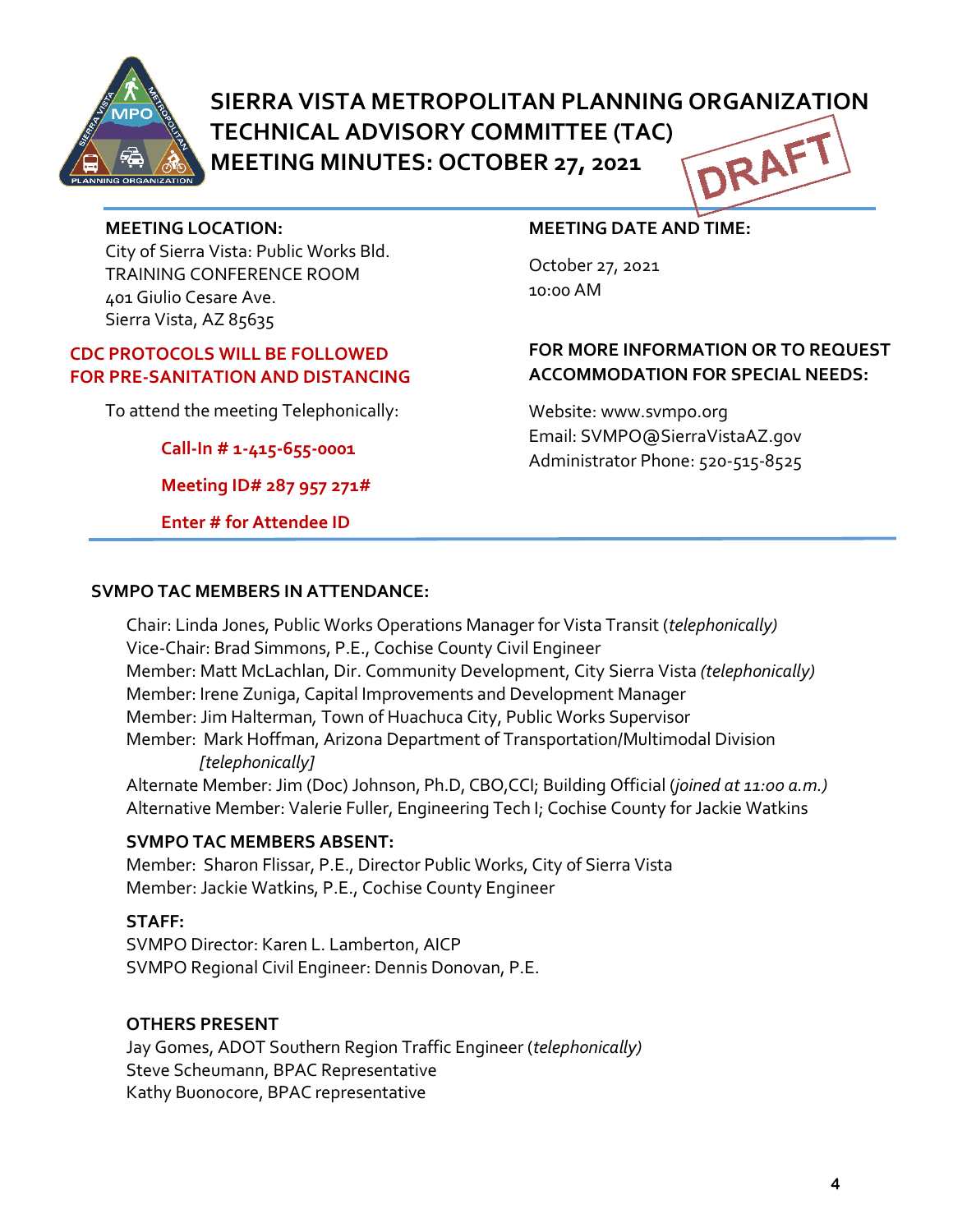John Healy, BPAC representative Jeff Pegler, Sierra Vista Community Development Planner/Bicycle Rachel Gray, Chair SVMPO Board and Sierra Vista Mayor Pro Tem (*joined at 10:15 a.m.)* 

# **1. CALL TO ORDER AND ROLL CALL**

Chair Jones called the TAC meeting to order at 10:02 a.m. Roll call was taken and a quorum was in place. Director Lamberton noted that Bicycle/Pedestrian Advisory Subcommittee members were in attendance by invitation, in lieu of a separate October BPAC meeting, and introduced them to the TAC committee members.

# **2. ACCEPTANCE OF THE AGENDA**

It was noted that previously the TAC had consensus that the agenda acceptance did not need a formal motion and Chair Jones asked if any TAC members had any questions or changes to the October  $27<sup>th</sup>$  meeting agenda. Hearing none, the Agenda was accepted as presented.

# **3. CALL TO THE PUBLIC**

*This is the time set aside for the public to comment. Members of the Board may not discuss items that are not specifically identified on the agenda. Therefore, pursuant to A.R.S. § 38-431.01 (H) action taken as a result of public comment is limited to directing staff to study the matter, responding to any criticism or scheduling the matter for further consideration and decision at a later date.*

No attendees of the public were presented to address the TAC at this time.

# **4. APPROVAL OF MEETING MINUTES (August 11, 2021)**

Chair Jones asked members if they had any comments or corrections on the August 11, 2021 meeting minutes. Member Simmons moved to accept the meeting minutes for the TAC Regular Meeting of August 11, 2021, Member Fuller seconded, and the motion unanimously passed.

**MOTION:** Member Simmons **SECOND:** Member Fuller **ACTION:** PASSED UNANIMOUSLY 7/0

# **NEW BUSINESS: PRESENTATION/DISCUSSION**

# **5. WORK PROGRAM BUDGET UPDATE AND FY22 MATCH REQUIREMENTS**

The SVMPO Director briefed the TAC on the current Work Program Budget, potential Amendments and anticipated FY22 Match requirements. She noted that Congress has not yet completed the next transportation re-authorization bill and Work Program and other regional revenues are still subject to change.

The SVMPO Director noted the need for In-Kind Forms and time expended on regional activities. She asked if there were anything that could be done to make this task easier on the member jurisdictions. Several members suggested that reminders to be continued to be sent to them.

Member Zuniga stated that the City is interested in pursuing the development of an Access Control guidelines and asked if any of the other member jurisdictions has something like this. Member Simmons and Fuller indicated they would send what the County had but did not think it was very much. Director Lamberton concurred noting that the updated County Design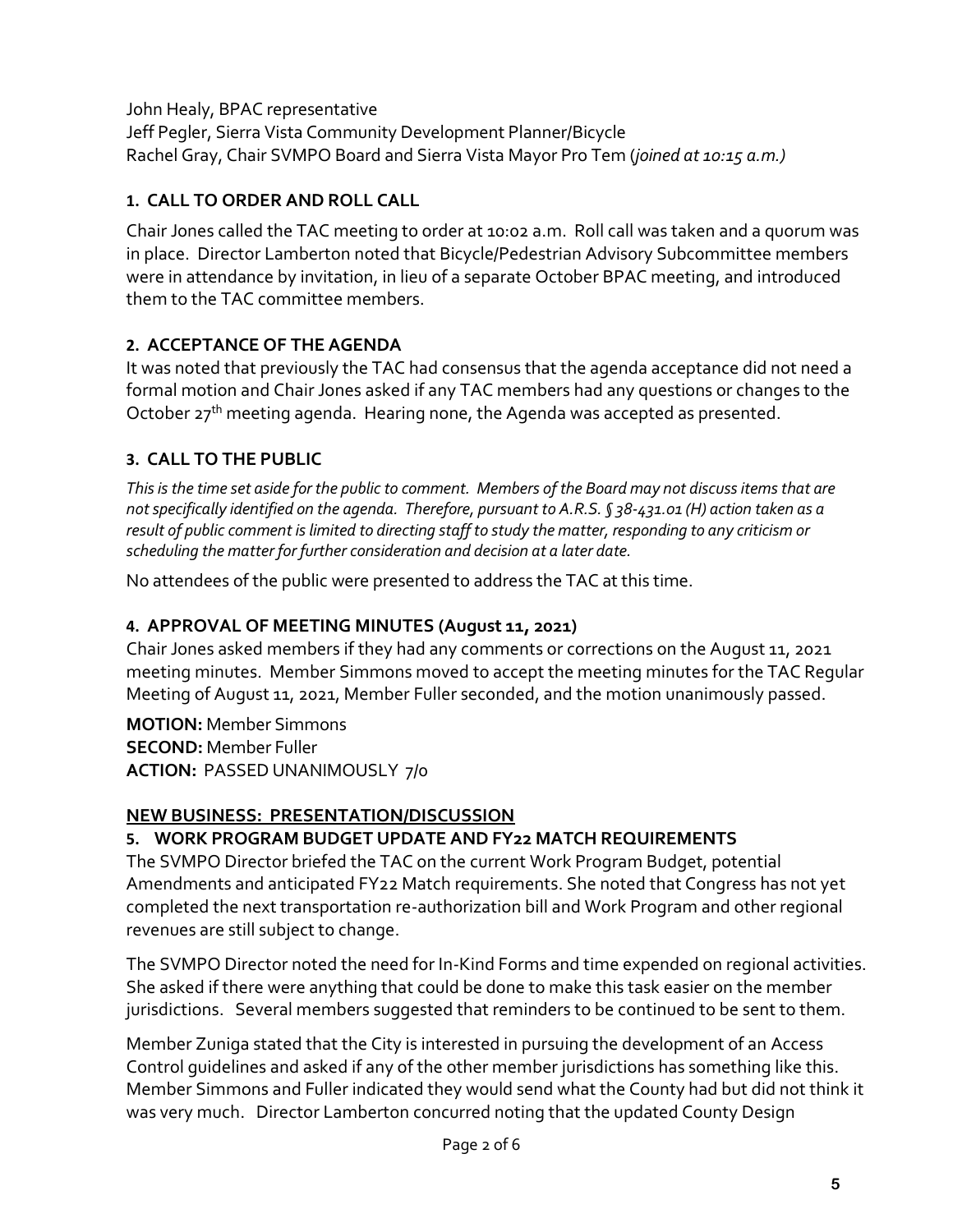Standards did not include an Access Management component. Member Halterman stated he was not 100% sure but believed that Huachuca City did not have anything like this either. Alternative Member Johnson (who later joined this meeting would add that this is very likely correct; Huachuca City has no such Access Guideline at this time). The TAC agreed to send what information they had to Member Zuniga and she would assess if having a consultant to help develop such a standard would be helpful and may bring this topic back to the TAC for a potential new Work Program Activity.

This was an information and possible discussion item

# **6. TIP UPDATE AND CALL FOR PROJECTS**

The SVMPO Director briefed the TAC on the current TIP ledger and potentially available funds for future projects. She stated that it was hoped to fully program the SVMPO TIP by the end of this fiscal year. A Call for Projects had been sent to TAC members with the agenda.

Items submitted will be discussed at the next TAC meeting, with selection and ranking tentatively the second meeting of 2022. Presentations may be required.

TAC members were asked if they had any projects that they might be thinking of bringing forward to the TAC:

- ➢ Cochise County may bring forward a design phase for the Moson Rd. corridor Hereford Rd. to Highway 92 which is a length of about 8 miles.
- ➢ The City may bring forward additional phases for the Fry/Garden projects. Phase 1 is under construction now. Design has been completed for these phases. The City also indicated they rather do these as HURF Exchange projects.
- ➢ Huachuca City may bring forward their Skyline Project and potentially a pathway project.
- ➢ The City/County also have a joint project for Theater Drive for consideration.

Member Hoffman advised TAC members that once federal dollars are used on a project the rest of the project must be finished up to a federal standard, even if local dollars being used. Because none of the SVMPO agencies are CA agencies ADOT must administer the projects, unless done as an eligible HURF Exchange project. For use of STBG funds the roads must be Federally Functionally Classified. Bike/Pedestrian projects are an exception and may be adjacent to a local street.

The SVMPO Director stated she was very pleased to hear that the member jurisdictions were considering projects and, although our funding is limited by fully programming out our TIP for our highest priority near-term projects, we are better positioned to move projects forward as unexpected opportunities for funding occur.

This was an information and possible discussion item.

#### **CONTINUING BUSINESS: PRESENTATION/DISCUSSION 7. COMPLETION (ADOPTION/ACCEPTANCE) OF REGIONAL PLANS**

The SVMPO Director provided a short briefing of the adoption of two mandated regional and transit plans since the last TAC meeting and one plan identified as a major transportation element recommended in the Huachuca City General Plan.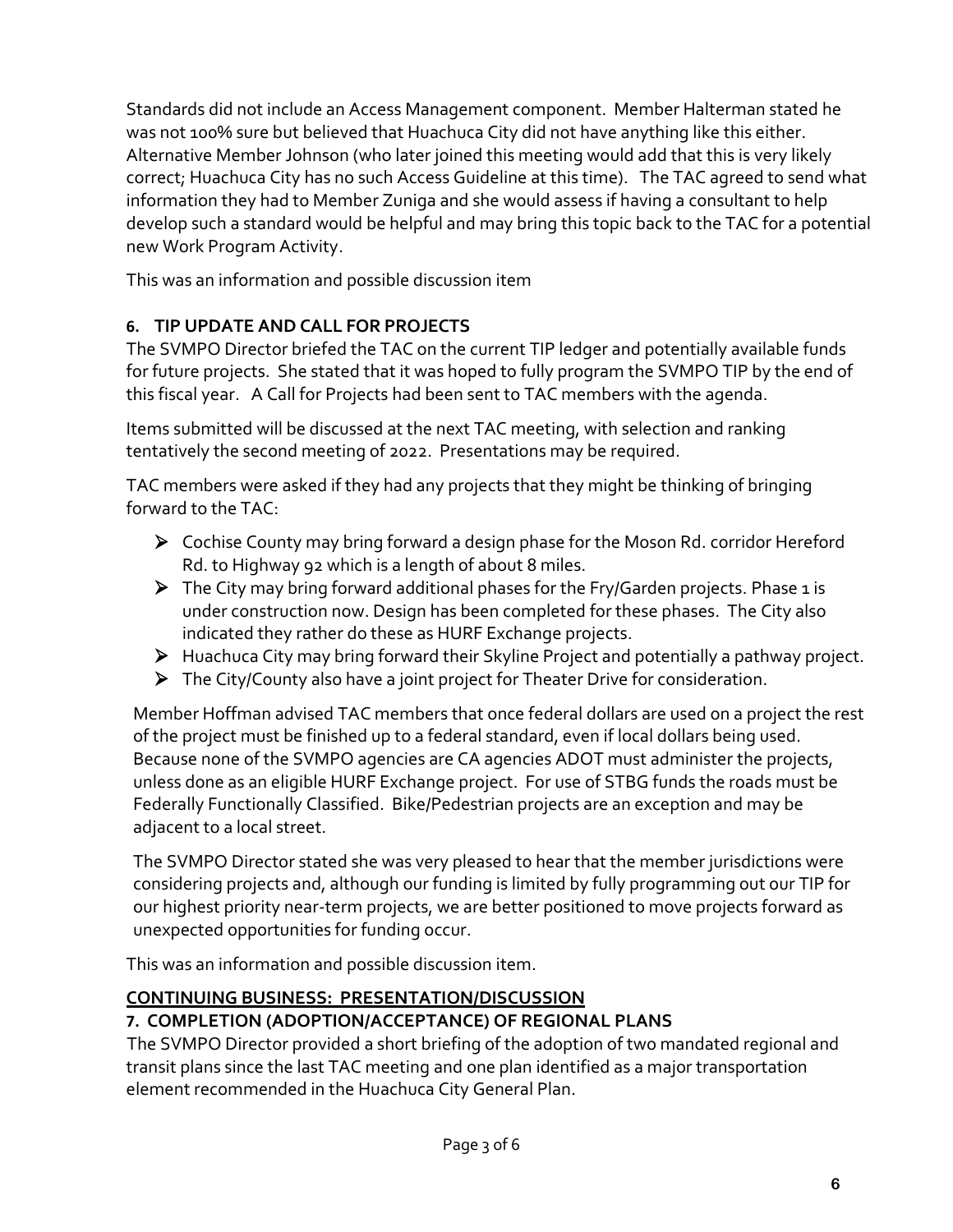- ➢ **2050 Long-Range Transportation Plan** was adopted on August 25, 2021 by the SVMPO Board. It will be transmitted to FHWA and ADOT well in advance of our extended deadline of December 2021 – copies have just been completed and returned from the printer.
- ➢ **Vista Transit: Short-Range Transit Plan** was adopted on August 25, 2011 by the SVMPO Board. It is scheduled to be presented to the Sierra Vista City Council on December 9<sup>th</sup> of this year. The mandated update to the Public Transportation (Transit) Agency Safety Plan is underway, is on budget and ahead of schedule at this time and will be presented to the Sierra Vista City Council for approval, also on December 9<sup>th</sup>. These two plans, funded by the SVMPO, are required for the City to receive their FTA transit operating and capital funds programmed in the MPO TIP. A summary brochure was prepared and final copies are at the printers now. A summary of the findings and recommendations will be displayed at the Vista Transit Center by early next month.
- ➢ **2021-2027 Huachuca City Transportation System: Major Streets and Scenic Route Plan** is also completed and was accepted by the Huachuca City Council on September 9, 2011. Several Work Sessions have since been held on the recommendations made by this plan; and some items are being brought before the Huachuca City Town Council for adoption within this year.

Jay Gomes, ADOT, noted that in the newly adopted Long-Range Transportation Plan the need for developing an Access Management Plan was identified and concurs with Member Zuniga that it would be a great idea to do a regional update effort on that topic.

This was an information item.

# **8. JURISDICTION TIP PROJECT UPDATES**

TAC members provided the following updates about active regional and local agency projects.

- ➢ **Cochise County LIDAR flight data delivery status:** USGS has notified Cochise County that the data is completed, but not yet posted. Expected to be on-line and sent to the County for use soon. The LIDAR collected was in two- foot intervals and will be a much improved county-wide data layer that includes all the SVMPO member jurisdictions.
- ➢ **City of Sierra Vista West End HURF Exchange Project:** Project is going along as planned and is expected to be completed early next year.
- ➢ **City of Sierra Vista/Vista Transit Public Transportation (Transit) Safety Agency Plan:** This mandated Work Program project is ahead of schedule and is addressing nine identified deficiencies from the 2020 plan (the first report for this requirement for 5307 transit agencies). Stakeholder interviews being conducted at this time. Director Lamberton made the observation that the TAC should not be overly concerned about hearing that there are nine identified Vista Transit deficiencies: this was a brand-new requirement last year and not one single transit agency in the State had met all the requirements. Vista Transit and the consultant team, Michael-Baker were doing a great job getting this ready for a December 9, 2021 adoption by the City Council.
- ➢ **Huachuca City Utility mapping effort** (final deliverable of HC Roadway Study Project): Huachuca City staff are putting together the last of the data and have conducted some field work, like testing all their fire hydrates, to provide real-time data for this final deliverable on this Huachuca City Study.

This was an information and possible discussion item.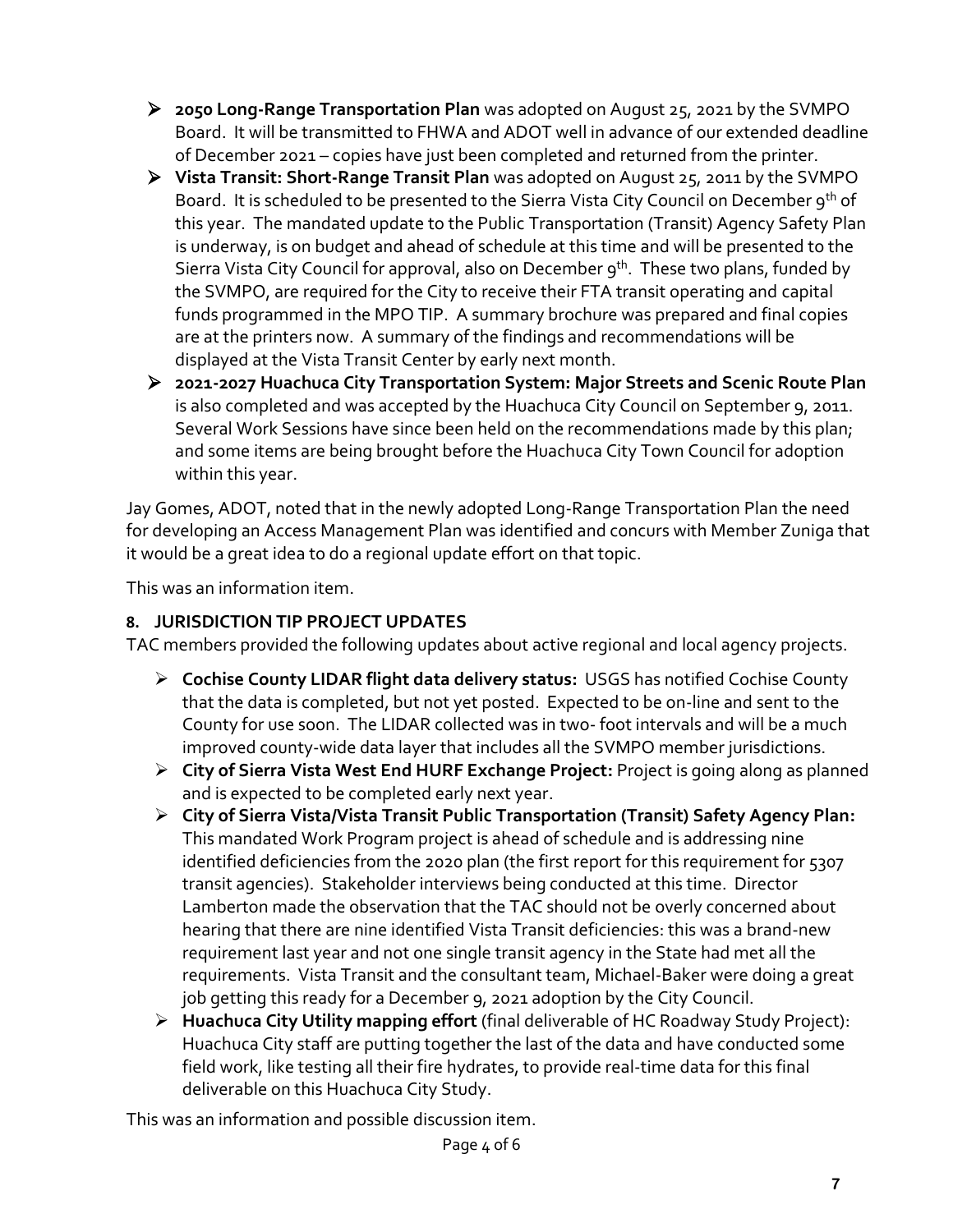# **9. BPAC MEMBER INPUT AND ACTIVITY UPDATES**

BPAC members were in attendance and provided the following updated to the TAC:

- $\triangleright$  The Sky Island Tour Ride was held on October 2<sup>nd</sup> and was considered to be a very good success. This ride had about 330 bicyclists, no injuries and was a great support for NAMI. The next Sky Island Tour ride is already being planned for Oct 1, 2022! <https://skyislandtour.com/>
- ➢ The Arizona Mountain Bike Race will be held again at Fort Huachuca with expected 700 High School mountain bicyclists, 80 are teams signed up for the race on November  $7<sup>th</sup>$ . Last year the Buena HS team came in  $3^{rd}$  in the State on this course.
- $\triangleright$  On the pedestrian side, connector trails are being worked on by the Forest Service from Brown Canyon to Ramsey Rd. segment.
- $\triangleright$  A three-day bicycling event is being planned called El Tour de Zona which will have rides using Sierra Vista as a hub at Veteran's Park but going out to Bisbee, Tombstone via Charleston. Organizers are hoping for 700 to 1,00o cyclists and are planning this for March 2022. This will be the first of this type of event and will follow the El Tour de Tucson which typically brings in about 8,000 cyclists. Encroachment Permits will be needed and ADOT alerted, as well as Cochise County, to ensure mowing of the shoulders and any overhanging branch removal in advance of this event. Cochise County stated this type of event is now a Special Use Permit and needs to be requested several months in advance.

BPAC members expressed their appreciation to the City for the street painting of the pathway along Golf Links.

Director Lamberton stated that the BPAC membership was being surveyed for what activities to undertake next and may take a short hiatus from meeting while discussions about the potential need, and then funding, an updated to the 2011 Sierra Vista Bicycle and Pedestrian Plan but with a regional connectivity and recreational trail component added.

This was an information and possible discussion item.

# **INFORMATIONAL ITEMS/DIRECTION TO SVMPO ADMINISTRATOR MAY BE GIVEN**

# **10. SOUTHCENTRAL DISTRICT REPORT**

Jay Gomes, for ADOT, stated that ADOT was now completing their Planning to Programming (P2P) process for the next five-year plan with meetings being held this week. He thanked the SVMPO for their staff support to this effort and said the input was very helpful and good this year. Design plans are underway for pavement preservations projects on State Route 92; SR80 chip-seal work is also underway at this time. ADOT is also planning to do a traffic signal timing review and possible resetting some signal timing along the State Route 90 corridor. Director Lamberton noted that for those that travel on Highway 80 blasting work may occur on selected and pre-posted days but in the near-term travel lanes are reduced to one-lane in sections during some work activities.

This was an information item.

# **11. CONFERENCE ATTENDEE REPORTS: ROADS AND STREETS**

Member Simmons shared that there were several good sessions this year, including one about using drones for collection for mapping data that could be very useful, especially for stormwater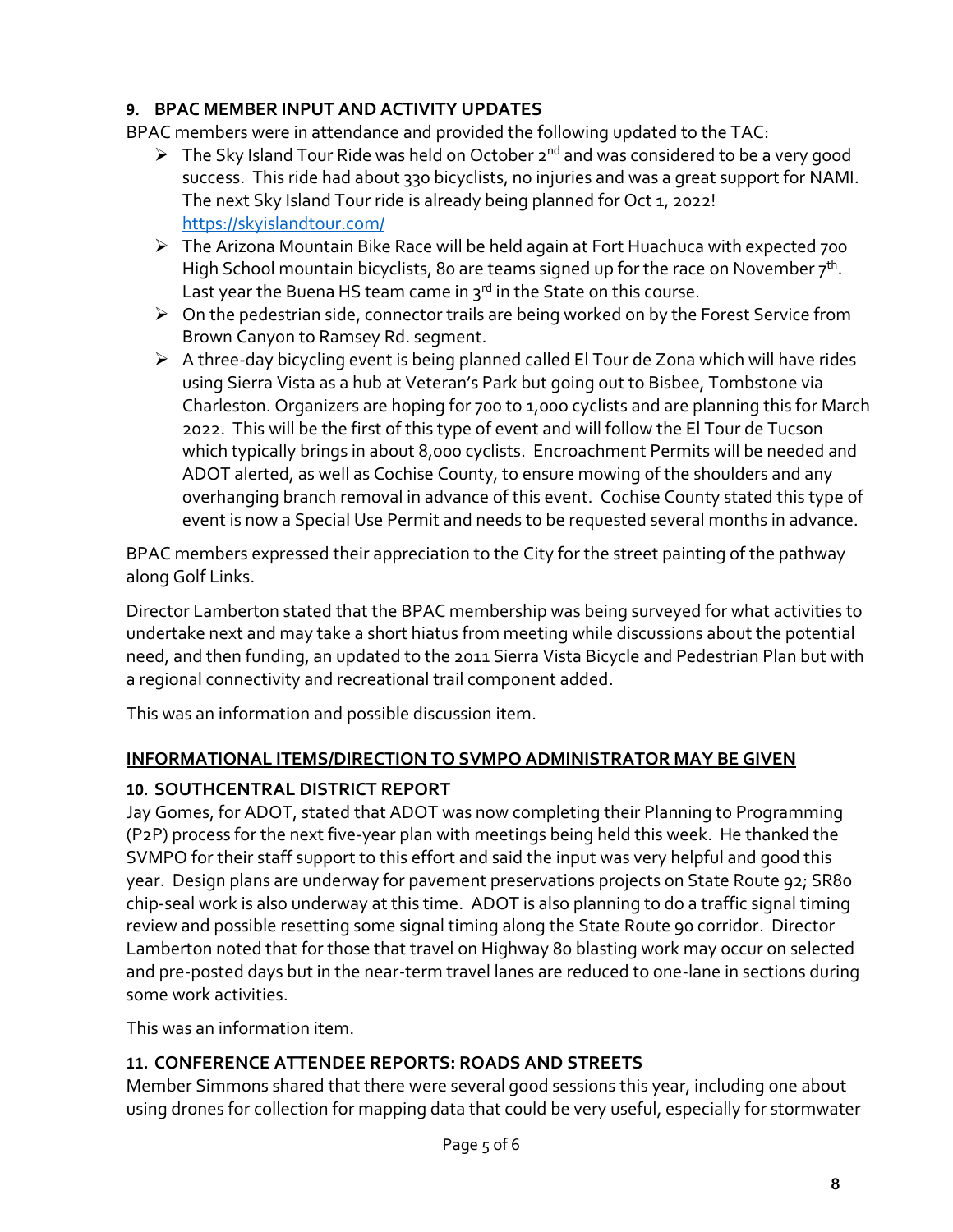projects. He also attended a traffic warrant training management session about improving first response as well as a session on how the pandemic has brought traffic volumes down but yet speeding and fatalities have gone up state-wide.

This was an information item.

# **12. UPCOMING SCHEDULED MEETINGS and ADMINISTRATOR'S REPORT**

P2P ADOT Workshops on October 25<sup>th</sup> and October 28<sup>th</sup>. COG/MPO Planner Meeting: October 29th RTAC Advisory Committee Meeting: November 15th 34<sup>th</sup> AZ Transit Conference November 15-19<sup>th</sup>

The Director noted that the TAC and SVMPO Board approved the Theater Drive Inventory and Roadway Feasibility Assessment as a Work Program Project. A Cost Proposal is anticipated to be released by the end of October. A *Tentative* non-mandatory pre-proposal meeting planned to be held between November 16-18<sup>th</sup> of next month. It may be helpful to have a City and County representative, not necessarily a TAC member available, and TAC members will be sent an e-mail to inquire about availability when the schedule is finalized.

The SVMPO Chair Gray noted that the Rural Summit was very well done and the SVMPO made an impressive showing with our materials and presentations throughout the event. This event was an effort to coordinate all the rural MPO/CPGS to propose legislation for additional funding for the region: two projects were proposed for ear-marked funding (the Huachuca City Skyline Project and the City/County Theater Drive project). Although support from attending legislators was expressed, including from both the Chairs of the House and Senate Transportation committees, it will not be known if this bill will be successful until next year's legislative session.

This was an information item.

# **13. FUTURE AGENDA ITEMS**

Director Lamberton presented the proposed schedule for 2022 and asked if the standing date and time was working for TAC members. After discussion, the group decided that the day was still okay but would prefer an afternoon meeting. The new time will be 1:00 p.m. to 3:00 p.m.

Tentatively, the next TAC meeting will be set for **Wednesday, February 9, 2022, at 1:00 p.m.**

Future agenda items may include discussion of potential amendments to the SVMPO Work Program; possible selection of TIP projects; updates to Budgets and ongoing project updates.

This was an informational item, with direction to the SVMPO Director. Director Lamberton stated she would send the final 2022 calendar dates and times out after the SVMPO Board discussed this item at their meeting scheduled for this same afternoon.

This was an informational item. No action was taken.

# **14. ADJOURNMENT**

Hearing no further questions or comments, by general consensus, Chair Jones adjourned the meeting at 11:42 p.m.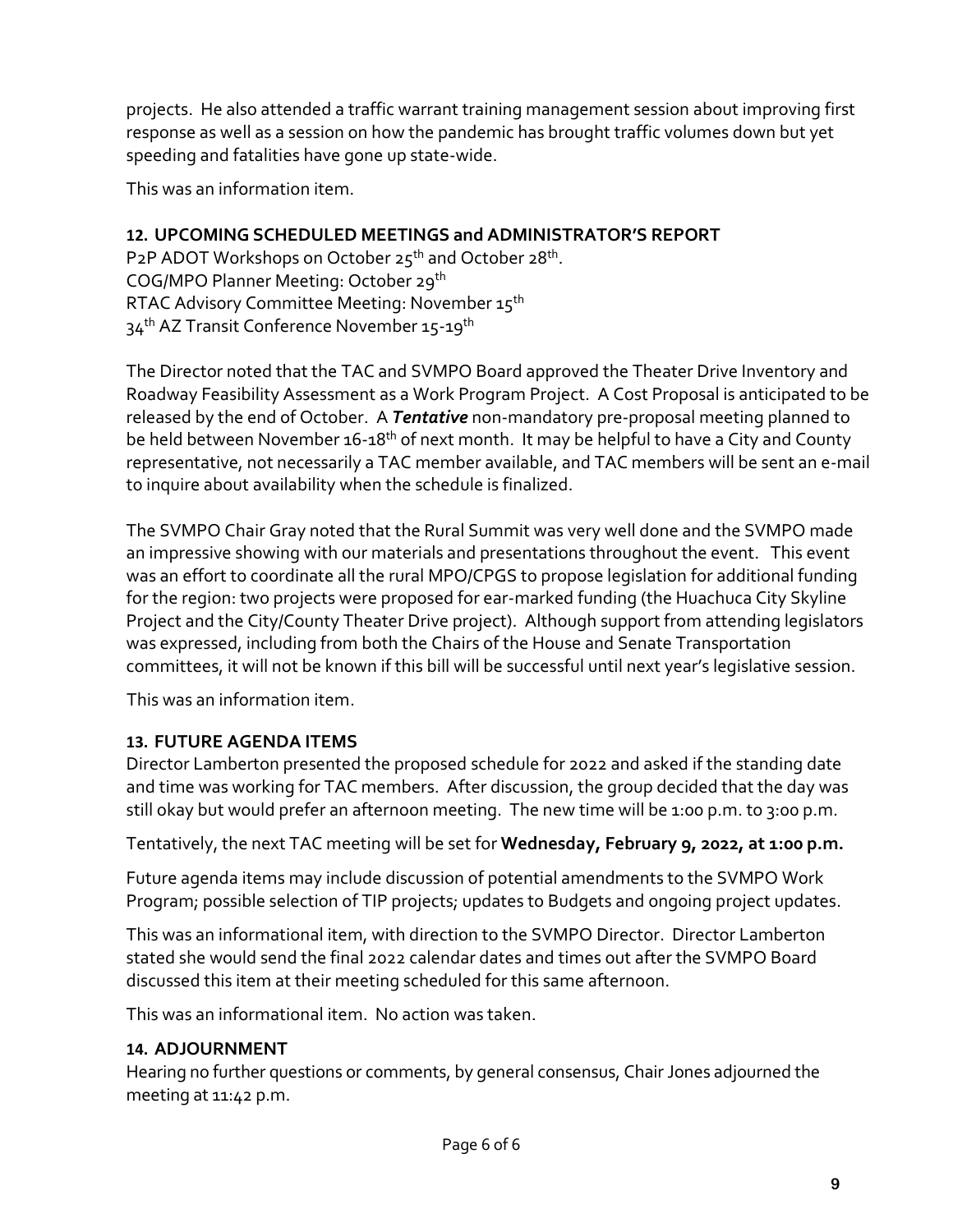#### *SVMPO STBG Ledger FY 2022-2026 6/24 /2021 STBG LEDGER SVMPO 2022-2026 TIP*

|                | Α                          | B              | $\mathsf{C}$               | D                    | E           | $\mathsf F$ | G                    | H                         |  |  |
|----------------|----------------------------|----------------|----------------------------|----------------------|-------------|-------------|----------------------|---------------------------|--|--|
| $\mathbf{1}$   |                            |                |                            |                      |             |             |                      |                           |  |  |
| $\overline{2}$ | <b>SVMPO STBG Ledger</b>   |                | <b>Projected Fed Funds</b> |                      |             |             |                      | <b>Cumulative Balance</b> |  |  |
| 3              | <b>Action</b>              | <b>OA Rate</b> |                            | <b>Apportionment</b> | <b>OA</b>   |             | <b>Apportionment</b> | <b>OA</b>                 |  |  |
| 31             | FY 2021 Balance            |                |                            |                      |             |             | \$86,591             | \$0.69                    |  |  |
| 32             |                            |                |                            |                      |             |             |                      |                           |  |  |
| 33             |                            |                |                            |                      |             |             |                      |                           |  |  |
| 34             | FY 2022 Allocation         | 94.9%          |                            | \$398,555            | \$378,229   |             | \$398,555            | \$378,229                 |  |  |
| 35             | Work Program OA Transfer   |                |                            |                      | $-$12,773$  |             | \$385,782            | \$365,456                 |  |  |
| 36             | <b>STBF TRANSFER TO WP</b> |                |                            |                      | $-$100,000$ |             | \$285,782            | \$265,456                 |  |  |
| 37             |                            |                |                            |                      |             |             |                      |                           |  |  |
| 38             | FY 2022 Balance            |                |                            |                      |             |             | \$285,782            | \$265,456                 |  |  |
| 39             |                            |                |                            |                      |             |             |                      |                           |  |  |
| 40             | FY 2023 Allocation         | 94.9% *        |                            | \$398,555            | \$378,229   |             | \$684,337            | \$643,685                 |  |  |
| 41             | Repayment in from SEAGO    |                |                            | \$395,617            | \$395,617   |             | \$1,079,954          | \$1,039,302               |  |  |
| 42             | Work Program OA Transfer   |                |                            |                      | $-$12,773$  |             | \$1,067,182          | \$1,026,529               |  |  |
| 43             | <b>STBF TRANSFER TO WP</b> |                |                            |                      | $-$100,000$ |             | \$967,182            | \$926,529                 |  |  |
| 44             |                            |                |                            |                      |             |             |                      |                           |  |  |
| 45             | FY 2023 Balance            |                |                            |                      |             |             | \$967,182            | \$926,529                 |  |  |
| 46             |                            |                |                            |                      |             |             |                      |                           |  |  |
| 47             | <b>FY 2024 Allocation</b>  | 94.9%          |                            | \$398,555            | \$378,229   |             | \$1,365,737          | \$1,304,758               |  |  |
| 48             |                            |                |                            |                      |             |             |                      |                           |  |  |
| 49             | FY 2024 Balance            |                |                            |                      |             |             | \$1,365,737          | \$1,304,758               |  |  |
| 50             |                            |                |                            |                      |             |             |                      |                           |  |  |
| 51             | FY 2025 Allocation         | 94.9%          |                            | \$398,555            | \$378,229   |             | \$1,764,292          | \$1,682,987               |  |  |
| 52             |                            |                |                            |                      |             |             |                      |                           |  |  |
| 53             | FY 2025 Balance            |                |                            |                      |             |             | \$1,764,292          | \$1,682,987               |  |  |
| 54             |                            |                |                            |                      |             |             |                      |                           |  |  |
| 55             | <b>FY 2026 Allocation</b>  | 94.9%          |                            | \$398,555            | \$378,229   |             | \$2,162,847          | \$2,061,215               |  |  |
| 56             |                            |                |                            |                      |             |             |                      |                           |  |  |
| 57             |                            |                |                            |                      |             |             |                      |                           |  |  |
| 58             | <b>IFY 2026 Balance</b>    |                |                            |                      |             |             | \$2,162,847          | \$2,061,215               |  |  |
| 59             |                            |                |                            |                      |             |             |                      |                           |  |  |

**STBG LEDGER:** Potential increases in annual allocations of STBG funds to the SVMPO are pending release of congressional obligation of annual funds based on the new federal transportation bill. Although increases in funding were identified in the new bill those funds are only a potential estimate until actually obligated in the annual congressional budgets.

On November 15, 2021, President Biden signed the Infrastructure Investment and Jobs Act (IIJA) (Public Law 117-58, also known as the "Bipartisan Infrastructure Law") into law. The Bipartisan Infrastructure Law is the largest long-term investment in our infrastructure and economy in our Nation's history. It provides \$550 billion over fiscal years 2022 through 2026 in new Federal investment in infrastructure, including in roads, bridges, and mass transit, water infrastructure, resilience, and broadband.

FHWA and ADOT are taking a look at the new law and programs to determine what are mandated to be passed through to regional and local governments, which are national or state-wide competitive grants and what the requirements are attached to the continued and new transportation programs.

The STBF FY22 transfer to the WP will be based on the executed contract for the Theater Drive Inventory and Assessment Project. It is expected to be slightly less, but close, the estimated transfer of \$100,000.